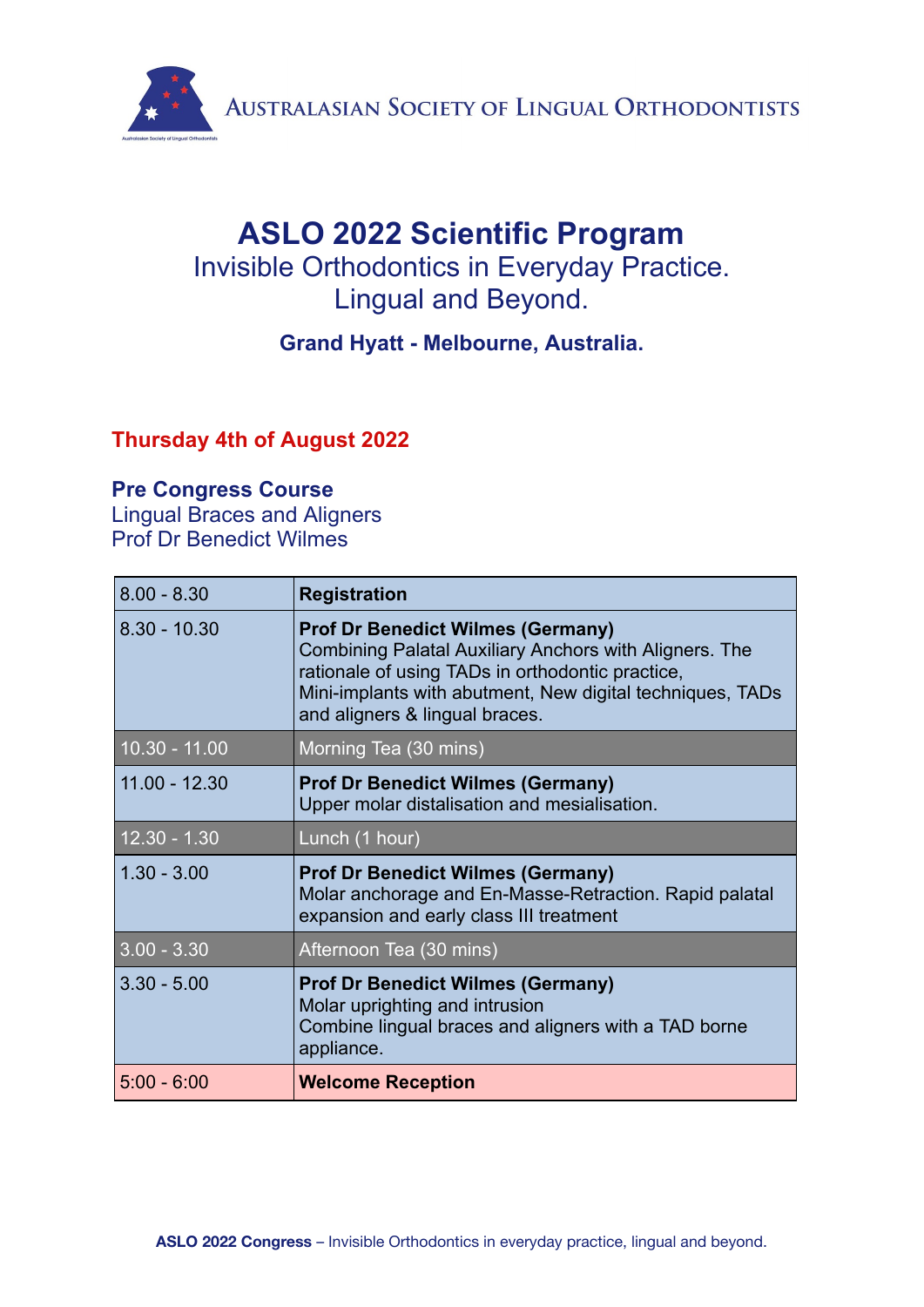

# **DAY 1: Friday 5th of August 2022**

#### **Main Congress Program**

| $8.00 - 8.30$   | <b>Registration</b>                                                                                                                            |
|-----------------|------------------------------------------------------------------------------------------------------------------------------------------------|
| $8:20 - 8:30$   | <b>Opening address</b><br><b>ASLO President, Dr Geoffrey Wexler.</b>                                                                           |
| $8.30 - 9.30$   | Prof Ryuzo Fukuwa (Japan)<br>Stuart McCrostie Mem Lec, Dr Ryuozo Fukawa, Japan,<br>"Future Oriented Invisible Orthodontics Led by Specialists" |
| $9.30 - 10.00$  | <b>Prof Dr Benedict Wilmes (Germany)</b><br>Broadening the scope of lingual treatment opportunities by<br>usage of palatal TADs.               |
| $10.00 - 10.30$ | Morning Tea (30 mins) at Trade Expo                                                                                                            |
| $10.30 - 11.00$ | Dr Nik Vaid (India)<br>The Emperor's New Clothes! - Demystifying aligner science<br>on the aesthetic orthodontic appliance terrain!            |
| $11.00 - 11.30$ | Dr Woo Ttumm Bittner (Germany)<br>Lingual Leverage: From Lingual to 1000 Aligner Starts Per<br>Annum.                                          |
| $11.30 - 12.00$ | <b>Dr Didier Fillion (France)</b><br>Wabeez, a customized lingual system. Part 1: Digital set-up<br>and bracket positioning.                   |
| $12.00 - 12.30$ | Dr Sunil Hirani (United Kingdom)<br>Skeletal expansion (MARPE) with lingual orthodontics.                                                      |
| $12.30 - 1.00$  | Dr Ed Lin (USA)<br>Digital Hybrid Treatment w/ Lingual Appliances and<br>Cost-Effective Aligners for all Case Types.                           |
| $1.00 - 1.01$   | <b>Housekeeping Remarks</b>                                                                                                                    |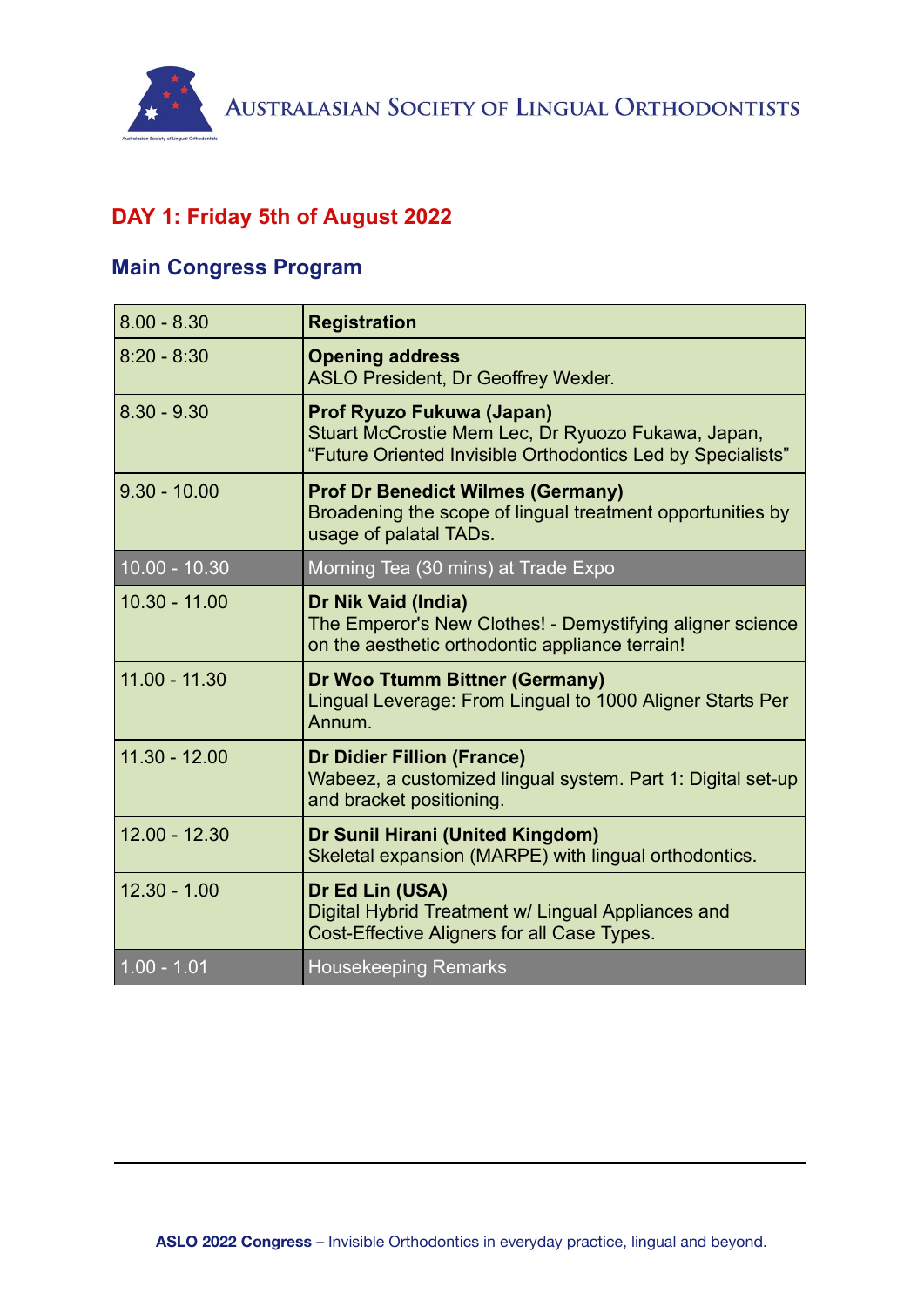

| $1:01 - 2.00$  | Lunch (59 mins) at Trade Expo                                                                                                                                                       |
|----------------|-------------------------------------------------------------------------------------------------------------------------------------------------------------------------------------|
| $2.00 - 2.30$  | Dr Tony Weir (Australia)<br>Overcoming Clear Aligner treatment shortfalls - The<br>Scientific Evidence and its Application.                                                         |
| $2.30 - 3:00$  | Dr Vittoria Cacciafesta (Italy)<br>A Multidisciplinary Approach Combining Lingual and<br>Invisible Orthodontics and Other Disciplines for the<br><b>Treatment of Complex Cases.</b> |
| $3:00 - 3.30$  | Dr Nour Eldin Tarraf (Australia)<br>Skeletal Anchorage in Growing Children.                                                                                                         |
| $3.30 - 4.00$  | Afternoon Tea (30 mins) at Trade Expo                                                                                                                                               |
| $4.00 - 4.30$  | A Prof Yoon-Ji Kim (South Korea)<br>Clear aligners for surgical treatment of Class III<br>malocclusions.                                                                            |
| $4.30 - 5.00$  | Dr Geoffrey Wexler (Australia)<br>Every-Day Digital Set-Up and Delivery for Lingual Braces.                                                                                         |
| $5.00 - 5.01$  | <b>Housekeeping Remarks</b>                                                                                                                                                         |
| $6:30 - 11:00$ | Gala Dinner & Dance, Grand Hyatt Melbourne.                                                                                                                                         |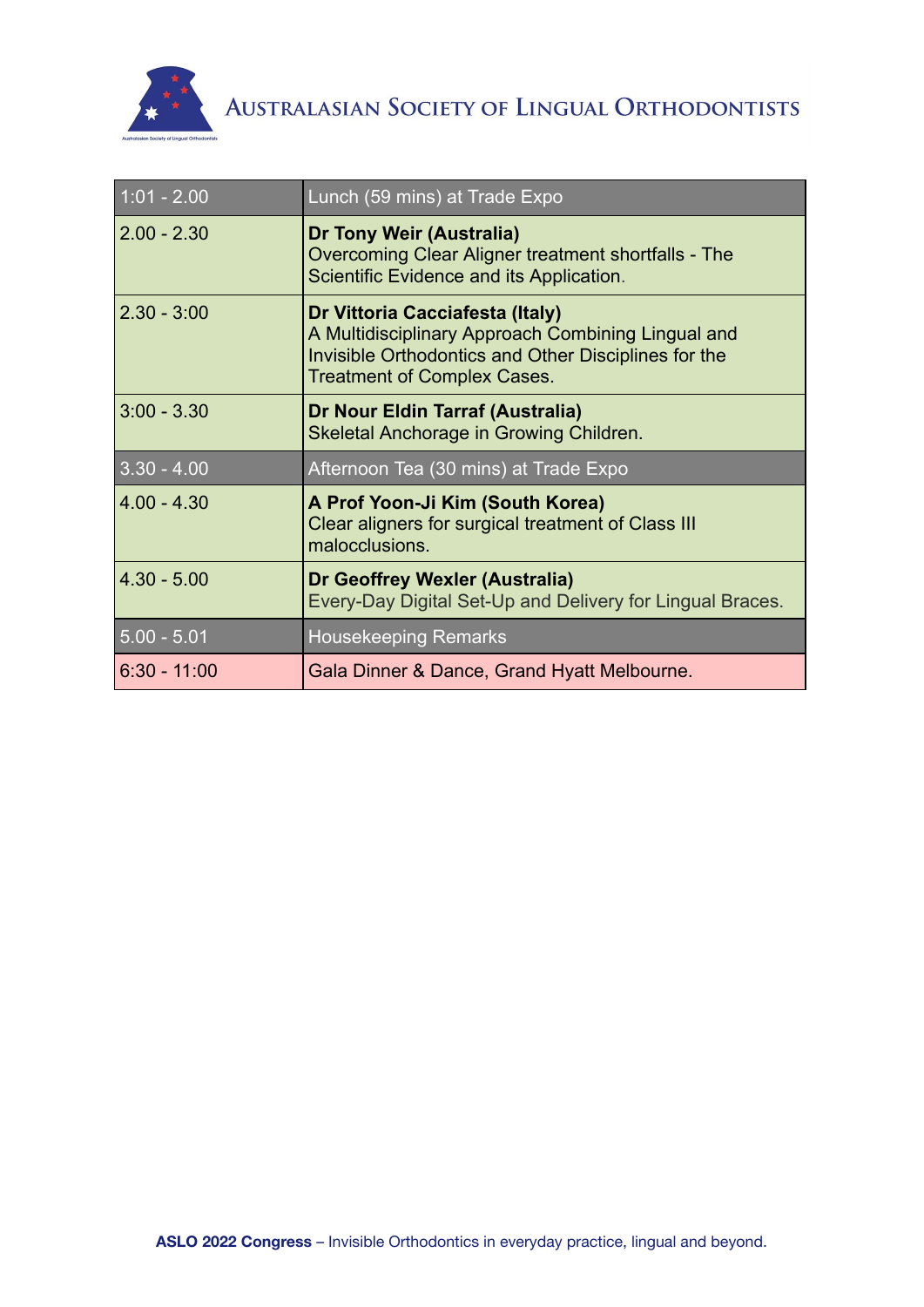## **DAY 2: Saturday 6th of August 2022**

## **Main Congress Program**

| $8:29 - 8:30$   | <b>Opening</b><br><b>ASLO President, Dr Geoffrey Wexler.</b>                                                                                                                             |
|-----------------|------------------------------------------------------------------------------------------------------------------------------------------------------------------------------------------|
| $8.30 - 9.30$   | Prof Ryoon-Ki Hong (South Korea)<br>Biomechanics of Lingual Orthodontics and TSAD.                                                                                                       |
| $9.30 - 10.00$  | <b>TBC</b>                                                                                                                                                                               |
| $10.00 - 10.30$ | Morning Tea (30 mins) at Trade Expo                                                                                                                                                      |
| $10.30 - 11.00$ | Dr Medhi Peikar (USA)<br>BRIUS: Third Way of Moving Teeth (NOT Braces, NOT<br>Aligners).                                                                                                 |
| $11.00 - 11.30$ | <b>Dr Didier Fillion (France)</b><br>Wabeez, a customized lingual system. Part 2: No friction<br>mechanics.                                                                              |
| $11.30 - 12:00$ | <b>Dr Steve Stramotas (Australia)</b><br>My Wonderful Incognito Journey over 15 years - Lessons<br>Learned Treating Simple & Complex Cases.                                              |
| 12:00 -1:00     | Dr Martina Brautigam, Dr med Dr med. dent. Pantelis<br><b>Kalaitzidis (Germany)</b><br>Teamwork makes the dreamwork – efficient workflows in<br>surgery cases with lingual orthodontics. |
| $1.00 - 1.01$   | <b>HouseKeeping Remarks</b>                                                                                                                                                              |
| $1.01 - 2.00$   | Lunch (59 mins) at Trade Expo                                                                                                                                                            |
| $2.00 - 2.40$   | Dr Mugali Mujagic (France)<br>Treatment effectiveness and quality of the results using a<br>completely customized lingual appliance.                                                     |
| $2.40 - 3.20$   | <b>Dr Geoffrey Wexler (Australia)</b><br>Every-Day Digital Set-Up and Delivery for Lingual Braces.                                                                                       |
| $3.20 - 3.50$   | Afternoon Tea (30 mins) at Trade Expo                                                                                                                                                    |
| $3.50 - 4.30$   | <b>Prof Marie Cornelis (Australia)</b><br>How Efficient is Lingual Orthodontics?                                                                                                         |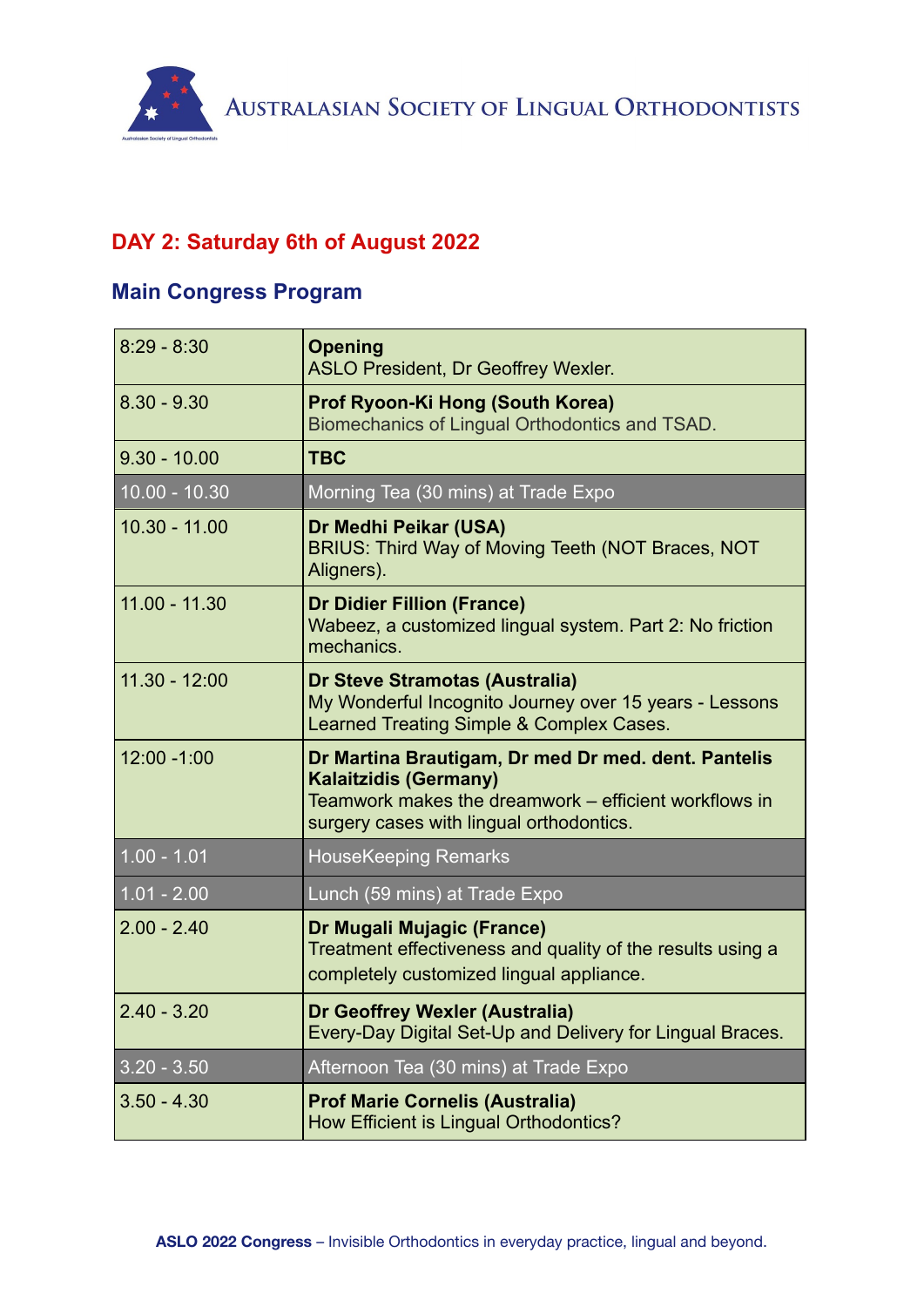

| 4.30 - 5.10   | Dr Rafi Romano (Israel)<br>Digital Simulation and Digital Planning - Essential Tools for<br><b>Any Treatment Modality.</b> |
|---------------|----------------------------------------------------------------------------------------------------------------------------|
| $5:10 - 5.20$ | <b>Closing Remarks</b>                                                                                                     |
|               | <b>Free Evening</b>                                                                                                        |